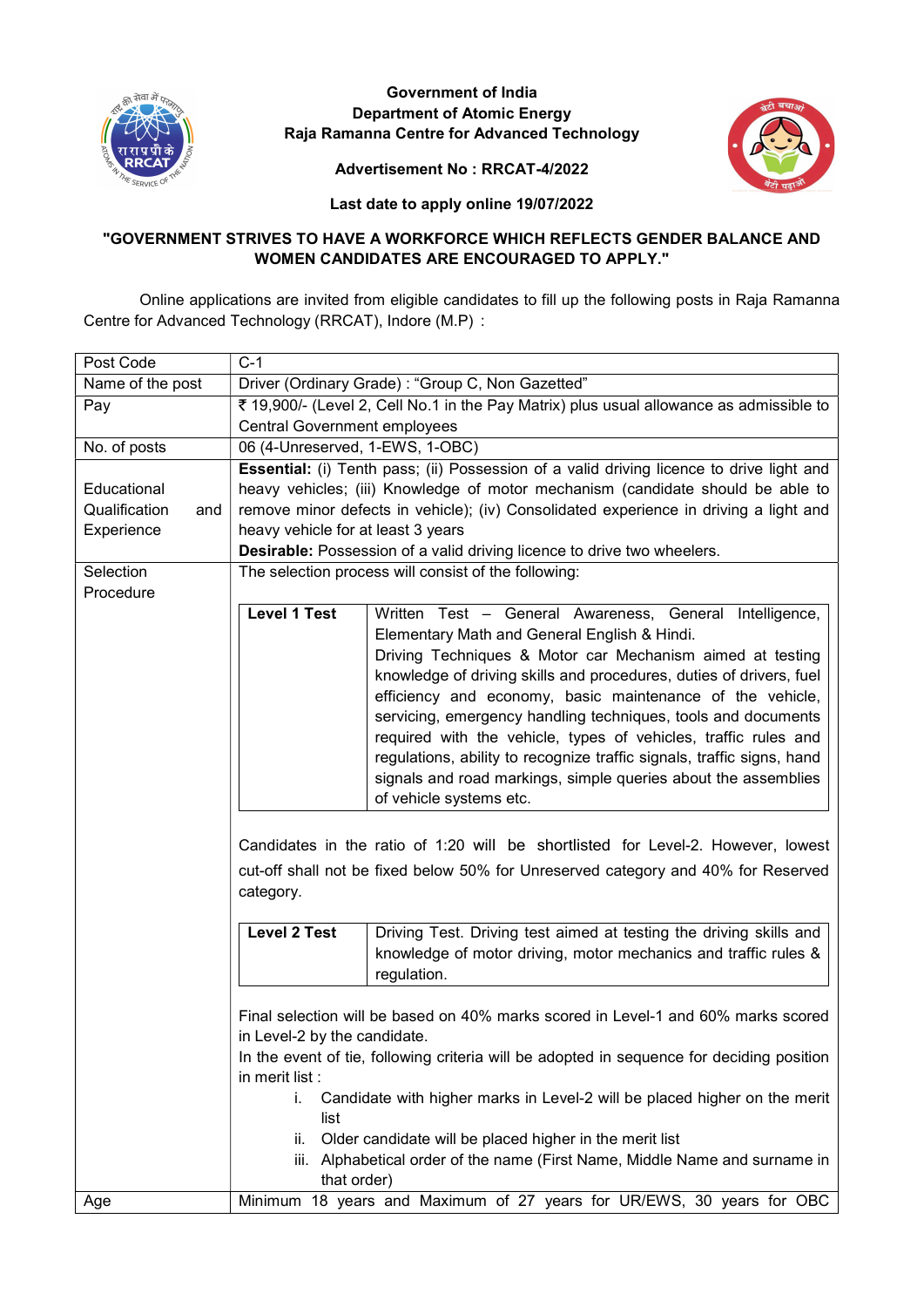|                  | candidates as on last date of submission of application.                            |
|------------------|-------------------------------------------------------------------------------------|
| Nature of duties | To drive and maintenance of light and heavy vehicles. Make the necessary entries    |
|                  | regarding duty performed in the prescribed log books on daily basis and submit the  |
|                  | same for verification. The duty may also involve working in round the clock shifts. |

| <b>Post Code</b>          | $C-2$                                                                                                                                                                                                                                                                                                                                                                           |  |  |
|---------------------------|---------------------------------------------------------------------------------------------------------------------------------------------------------------------------------------------------------------------------------------------------------------------------------------------------------------------------------------------------------------------------------|--|--|
| Name of Post              | Driver -cum-Pump Operator-cum-Fireman/A (DPOF/A) : "Group C, Non Gazetted"                                                                                                                                                                                                                                                                                                      |  |  |
| <b>Pay Scale</b>          | Level-3, Cell-1 of Pay Matrix: $\bar{\tau}$ 21700/- per month; plus other allowances as admissible                                                                                                                                                                                                                                                                              |  |  |
| <b>Total No. of posts</b> | 02 [02 - Unreserved]                                                                                                                                                                                                                                                                                                                                                            |  |  |
| Qualification<br>required | HSC (10+2) (Science with Chemistry) or equivalent with minimum 50% marks + valid<br>Heavy Vehicle Driving License with minimum one year Driving experience +<br>Certificate course in Fire Fighting equipments such as Fire Extinguisher etc from the<br>State Fire Training Centre.                                                                                            |  |  |
| Age                       | Minimum 18 years. Maximum 27 years.<br>[Maximum 5 years relaxation in upper age limit will be allowed in case of candidate<br>with longer experience and outstanding merit.]                                                                                                                                                                                                    |  |  |
| Nature of duties          | Attending to fire emergencies and special service calls in round-the-clock shifts. Drive<br>and operate of major fire appliances, maintenance of log book. Maintenance and<br>periodic testing of fire appliances, first aid fire-fighting equipments, fire communication<br>systems, attendance roll, occurrence book, participate in all parade, fire drill practices<br>etc. |  |  |

# Method of Selection / Recruitment :

The selection process will consist of tests in 3 stages : Stage-1, Stage-2, Stage-3

Stage-1 :

The applicant who fulfil the requirement will be called for assessment of Physical Test Standard as per Table-1 below and driving test.

| ı.<br>I<br>10 |  |
|---------------|--|
|---------------|--|

| <b>Physical</b>  | No deformity                                                                     |  |  |
|------------------|----------------------------------------------------------------------------------|--|--|
| <b>Standards</b> | Height: 165 cms (minimum)                                                        |  |  |
|                  | Weight: 50 Kgs (minimum)                                                         |  |  |
|                  | Chest : 81 cms (minimum)                                                         |  |  |
|                  | Chest : minimum 86 cms (expansion)                                               |  |  |
|                  | Vision : 6/6, without wearing glasses or any other aid. Night blindness shall be |  |  |
|                  | disqualification.                                                                |  |  |

Those who meet the Physical Standard and driving test will require to undergo Physical Assessment Test as per Table-2 below :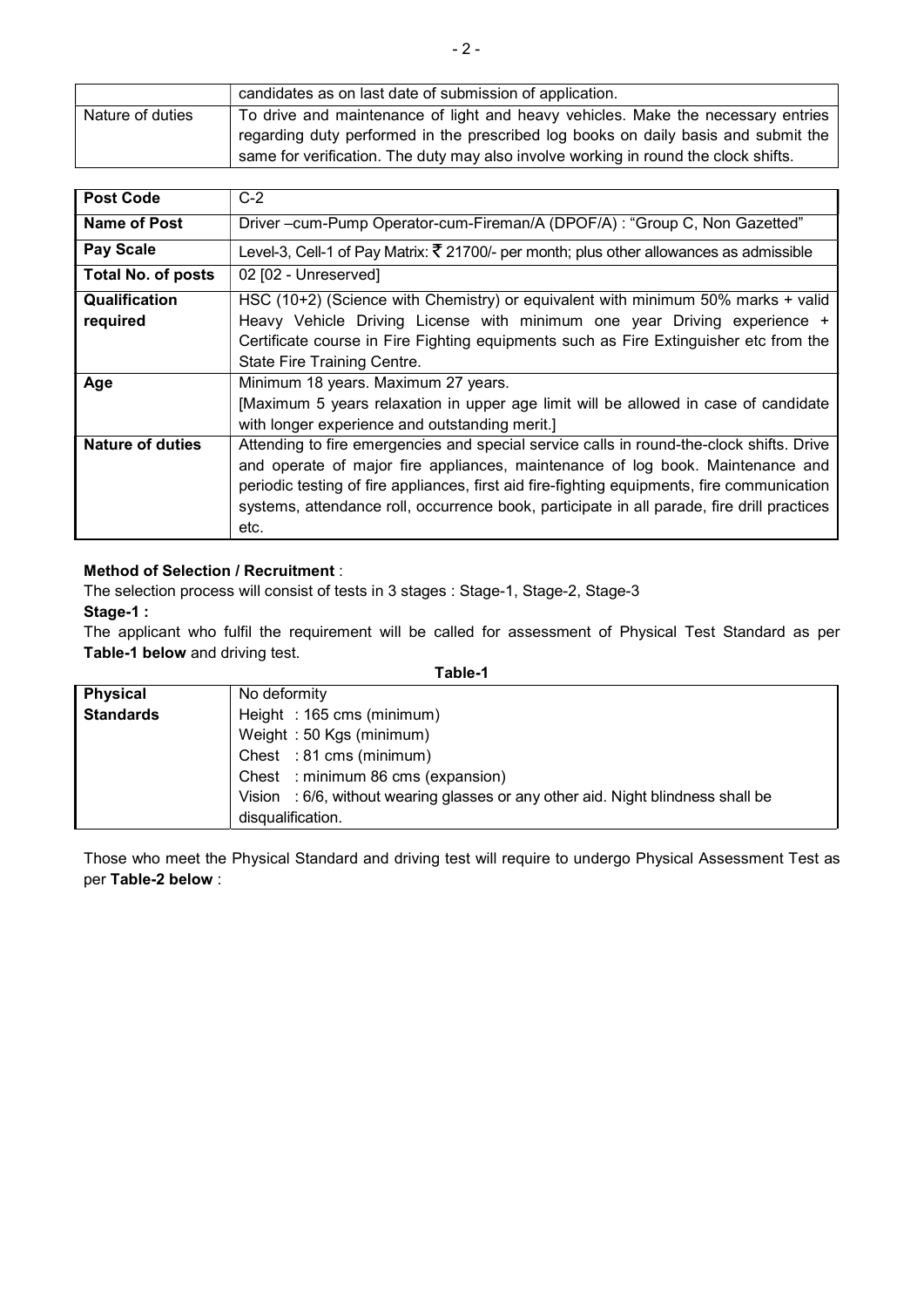|                | S.No. Details of Test                          | upto 40 years                 | Between 40-45 years             | Between 45-50 years           |
|----------------|------------------------------------------------|-------------------------------|---------------------------------|-------------------------------|
| $\mathbf{1}$   | Should be able to run 100 meters<br>in         | 25 seconds                    | 28 seconds                      | 30 seconds                    |
| $\overline{2}$ | Should be able to lay 4 length of              | 3 Minutes                     | 4 Minutes                       | 5 Minutes                     |
|                | hoses each 15 meters long from                 | Upto 3 Min -10 Marks          | Upto 4 Min.-10 Marks            | Upto 5 Min.-10 Marks          |
|                | the appliance                                  | Between 3-4 Min. - 8 Marks    | Between 4-5 Min. - 8 Marks      | Between 5-6 Min. - 8 Marks    |
|                |                                                | Between 4-5 Min. - 6 Marks    | Between 5-6 Min. - 6 Marks      | Between 6-7 Min. - 6 Marks    |
|                |                                                | More than 5 Min. - no marks   | More than 6 Min. - no marks     | More than 7 Min. - no marks   |
| 3              | Should be able to climb on                     | 2 Minutes                     | 3 Minutes                       | 4 Minutes                     |
|                | extension ladder of 10 meters                  | Upto 2 Min.-10 Marks          | Upto 3 Min.-10 Marks            | Upto 4 Min.-10 Marks          |
|                | length and come down twice in                  | Between 2-3 Min. - 8 Marks    | Between 3-4 Min. - 8 Marks      | Between 4-5 Min. - 8 Marks    |
|                |                                                | Between 3-4 Min. - 6 Marks    | Between 4-5 Min. - 6 Marks      | Between 5-6 Min. - 6 Marks    |
|                |                                                | More than 4 Min. - no marks   | More than $5$ Min. $-$ no marks | More than 6 Min. - no marks   |
| 4              | Should be able to carry a person               | 3 Minutes                     | 4 Minutes                       | 5 Minutes                     |
|                | of approximately his own weight                | Upto 3 Min.-10 Marks          | Upto 4 Min.-10 Marks            | Upto 5 Min.-10 Marks          |
|                | by the firemen's lift method over<br>25 meters | Between 3-4 Min. - 8 Marks    | Between 4-5 Min. - 8 Marks      | Between 5-6 Min. - 8 Marks    |
|                |                                                | Between 4-5 Min. - 6 Marks    | Between 5-6 Min. - 6 Marks      | Between 6-7 Min. - 6 Marks    |
|                |                                                | More than 5 Min. - no marks   | More than $6$ Min. $-$ no marks | More than 7 Min. - no marks   |
| 5              | Should be able to push ups                     | 20 Continuously - 10 marks    | 15 Continuously - 10 marks      | 12 Continuously - 10 marks    |
|                |                                                | (proportionate for less Nos.) | (proportionate for less Nos.)   | (proportionate for less Nos.) |
| 6              | Should be able to run 1.6 Km in                | 10 Minutes                    | 12 Minutes                      | 14 Minutes                    |
|                |                                                | Upto 10 Min.-10 Marks         | Upto 12 Min.-10 Marks           | Upto 14 Min.-10 Marks         |
|                |                                                | Between 10-11 Min. - 8 Marks  | Between $12-13$ Min. $-8$ Marks | Between 14-15 Min. - 8 Marks  |
|                |                                                | Between 11-12 Min. - 6 Marks  | Between 13-14 Min. - 6 Marks    | Between 15-16 Min. - 6 Marks  |
|                |                                                | More than 12 Min. - no marks  | More than 14 Min. - no marks    | More than 16 Min. - no marks  |
| 7              | Rope / vertical pipe climbing                  | 3 Meters                      | <b>NA</b>                       | <b>NA</b>                     |
|                |                                                | $3$ meters $-10$ marks        |                                 |                               |
|                |                                                | Between 2.5-3 Meters- 8 marks |                                 |                               |
|                |                                                | Between 2-2.5 Meters- 6 marks |                                 |                               |
|                |                                                | Below 2 meters - no marks     |                                 |                               |

#### Table-2

#### Note :

- 1. Qualifying in the test at Sr. No. 1 above is compulsory, failing which the candidate is unfit for recruitment and further test will not be carried out.
- 2. The qualifying percentage marks required for the test at Sr. No. 2 to 7 (taking equal weightage) put together shall be 90% and above on an average.
- Stage-2 : The candidates who have qualified Physical Assessment test followed by Driving Test will be permitted for Stage-2 of Examination. In Stage-2 screening examination will be held to shortlist candidates.
	- i. Examination shall comprise 50 Multiple Choice Questions (Choice of four answers) of one hour duration in the following proportion :

| <b>Mathematics</b>       | : 20 questions   |
|--------------------------|------------------|
| Science                  | : 20 questions   |
| <b>General Awareness</b> | $: 10$ questions |
|                          |                  |

- ii. '3' marks will be awarded for each correct answer and '1' mark will be deducted for each incorrect answer
- iii. All candidates with <40% will be screened out.

Stage-3 : All candidates screened in Stage 2 will undertake an advanced test related to their course.

- i. The test will comprise 50 Multiple Choice Questions (Choice of four answers) related with course.
- ii. '3' marks awarded for each correct answer and '1' mark deducted for each incorrect answer. Test will be of two hours duration
- iii. All candidates with <30% will be screened out.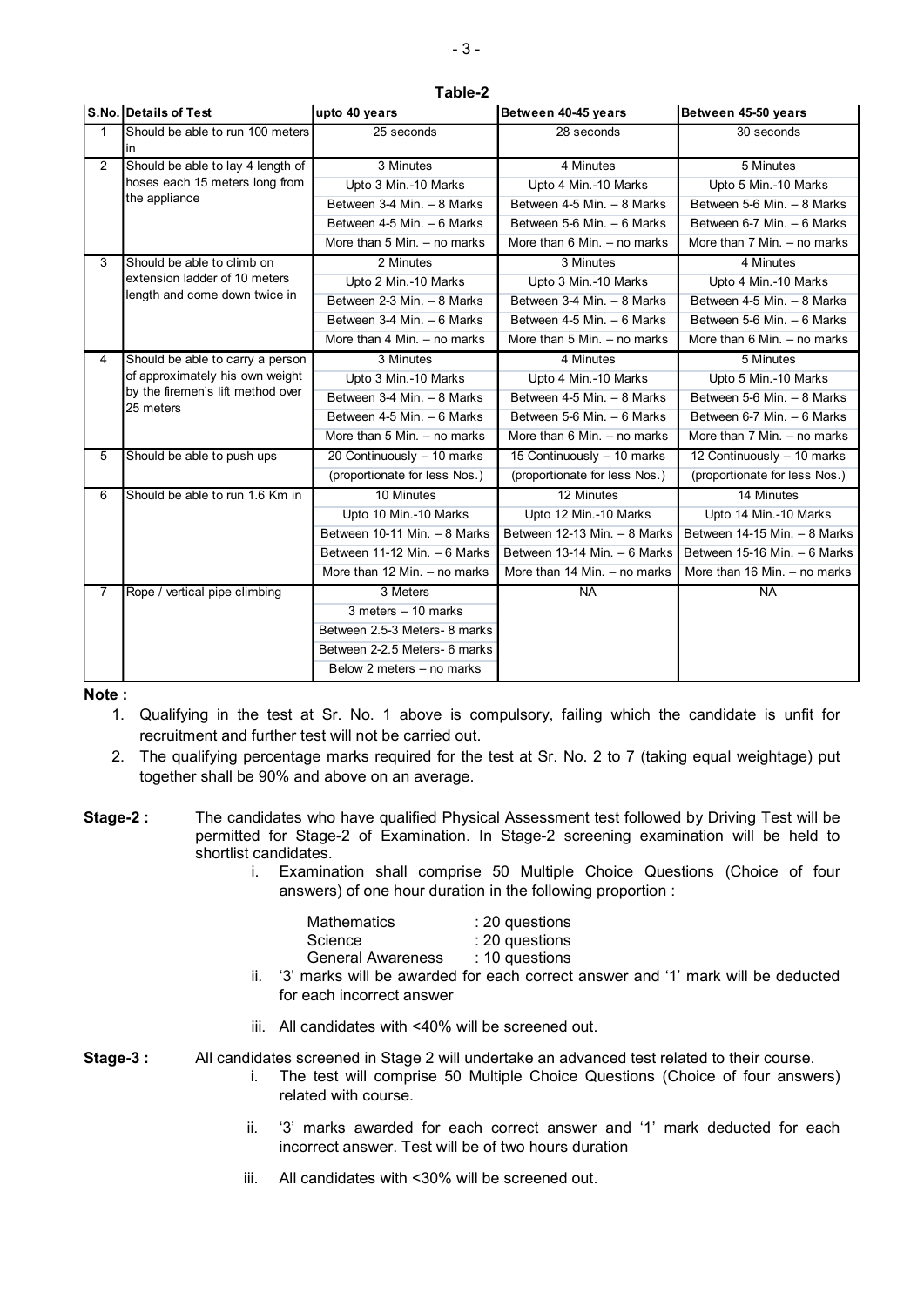- Final selection will be based upon scores obtained in Stage 3 only.
- $\triangleright$  In the event of tie in stage-3, following criteria will be adopted in sequence for deciding position in Select list / Wait list
	- Candidate with lower negative marks in Stage 3 will be placed higher in the merit list.
	- Candidate with higher marks in Stage 2 will be placed higher in the merit list.
	- Candidate with lower negative marks in Stage 2 will be placed higher in the merit list.
	- Candidate with higher positive marks in mathematics in Stage 2 is placed higher in the merit list.
	- Candidate with higher positive marks in science in Stage 2 is placed higher in the merit list.

# GENERAL INSTRUCTIONS

- a) Before applying, the candidate should ensure that he/she fulfills all the eligibility conditions mentioned in the advertisement. The candidates are required to give correct information. The applicants would be admitted to the written test on the basis of information furnished by them in their application form. In case it is found at a later stage that the information furnished by applicant is false and/or he/she does not fulfill any of the eligibility conditions, the candidature of such applicants would be cancelled and no correspondence in this regard would be entertained.
- b) Education/ Technical Qualifications should be from a recognized University / Board of Technical Education of Central or State Government.
- c) In case University / Board award letter grades / CGPA / OGPA, the same will have to be indicated as equivalent percentage of marks as per the norms adopted by that University / Board. In the absence of the same, the candidature will not be considered.
- d) Age relaxation to (1) Ex-servicemen, (2) departmental candidates (central government civilian employees), (3) family members of those who died in 1984 riots (4) persons who had ordinarily been domiciled in Kashmir division of the state of Jammu & Kashmir during the period from 01.01.1980 to 31.12.1989 (5) Widows, divorced women and women judicially separated from their husbands and who are not re-married; will be as per extant Government orders.
- e) The candidates belonging to SC/ST/OBC/EWS, who want to apply for such post which is not reserved for their category, can apply against unreserved post. They will be treated as General for such post and will not be eligible for any relaxation or reservation.
- f) The definition of EWS (Economically Weaker Section) will be as per the DoPT OM No. 36039/1/2019-Estt (Res) dated 31/01/2019. (For details click the link)
- g) Only date of birth indicated in Matriculation Certificate / Municipal Birth Certificate will be accepted. No subsequent request for change shall be entertained.
- h) The filling up of vacancy indicated in advertisement is subject to approval of Competent Authority and may not be filled up if decided otherwise in terms of the orders issued by Government from time to time.
- i) The eligibility criteria including period of experience as prescribed in the advertisement will be determined with reference to the last date of submission of application.
- j) RRCAT, Indore reserves the right to fill up the post or even to cancel / restrict / modify / alter the whole process of recruitment without issuing any further notice or assigning any reason therefor.
- k) Candidates selected against this advertisement are likely to be posted at Indore but they are liable to serve in any of the constituent units of the Department of Atomic Energy in India.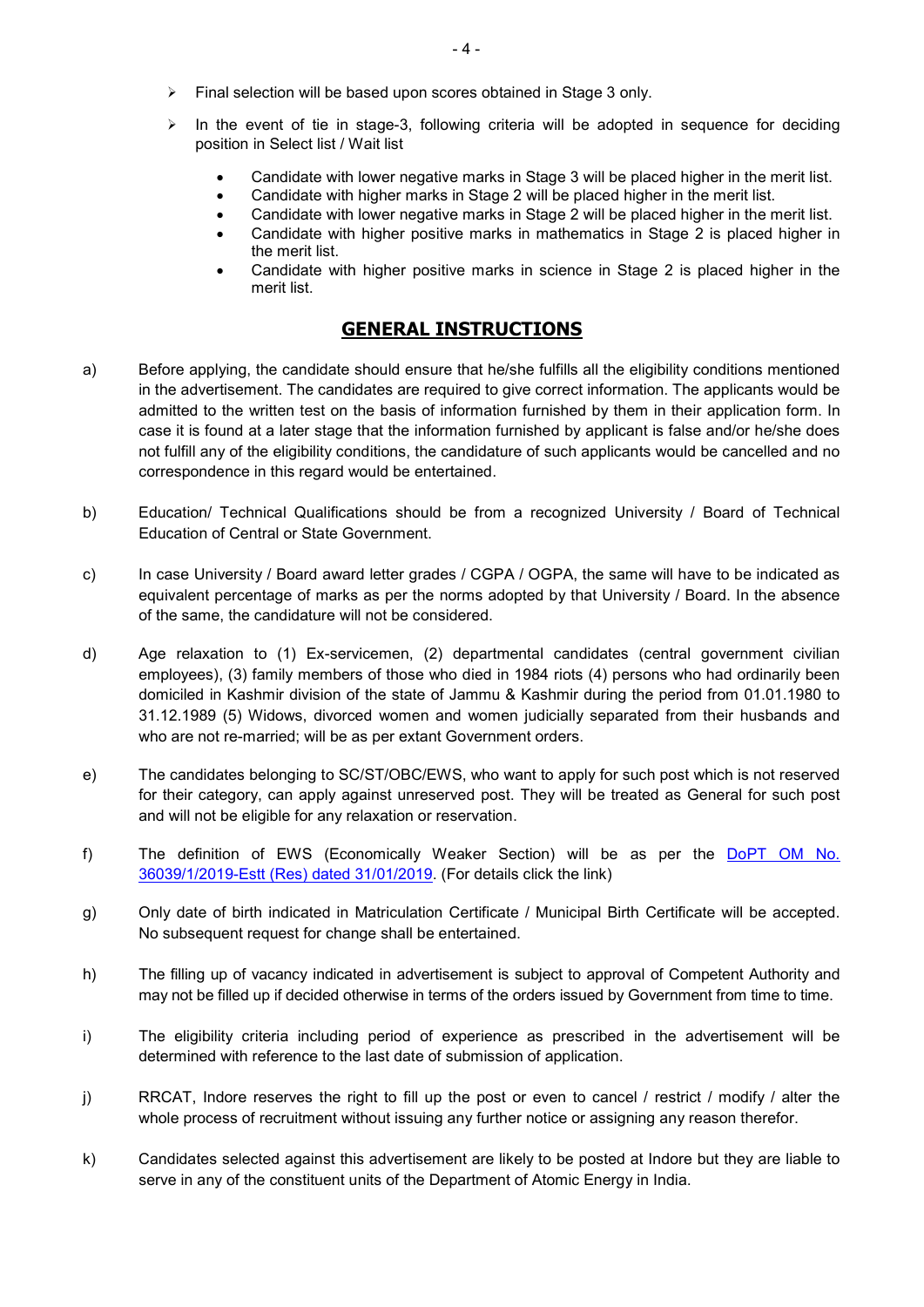- l) Candidates who have not acquired / will not acquire the required educational qualification as on CLOSING DATE of submission of application will not be eligible and need not apply.
- m) The applicants are requested to visit constantly our website <http://www.rrcat.gov.in/hrd/Openings/Current\_Openings.html> for current information related to this advertisement.
- n) Written Test / Trade Test / Driving Test will be conducted at RRCAT, Indore (MP) only.
- o) Only unemployed SC/ST outstation candidates will be paid to and fro travelling allowance of Second class railway fare or bus fare by the shortest route as admissible under rules subject to production of paper tickets. If concessional tickets are available, reimbursement will be limited to the concessional fare only. However, Travelling Allowance is not admissible to those candidates who are already in Central/State Government services, Central/State Government Corporation, Public Sector Undertakings, Local Government Institutions and Panchayats and the concession availed from Railways, if any, for undertaking journey for attending written test/Interview/Trade Test (as the case may be). Ex-serviceman are not eligible for TA.
- p) Candidates should come prepared to stay in Indore for Written Test / Trade Test / Driving Test for minimum three days. No accommodation will be provided for these days to the candidates.
- q) In addition to the normal Pay and Allowances as admissible under rules, the employees of the Department of Atomic Energy are entitled for:
	- Exciting working environment.
	- $\triangleright$  Promotions to higher grades under the Merit Promotion Scheme of DAE. (applicable for post C-2 only).
	- $\triangleright$  Healthcare for self and family members.
	- $\triangleright$  Attractive performance related incentives.
	- $\triangleright$  Attractive professional update allowance.
	- Leave Travel Concession for self and family.
	- $\triangleright$  Reimbursement of Tuition fee / Departmental Accommodation as per Government of India Orders.
- r) The selected candidates will be governed by the National Pension System which has come into force with effect from 01.01.2004 vide Notification No. 5/7/2003-ECB&PR dated 22.12.2003 of Ministry of Finance.
- s) Candidates belonging to SC/ST/OBC/EWS category should clearly indicate the same in the application (even when applying for UR vacancy) and should furnish proof of the same in the specified format at the time of written test/Driving Test / skill tes (as applicable) failing which they will be treated as Unreserved (UR) and subsequent representations for change of community status will not be entertained.
- t) Candidates from Maharashtra State belonging to SC/ST/OBC categories need to submit Validity Certificate from Scrutiny Committee as per The Maharashtra Scheduled Castes, Scheduled Tribes, De-notified Tribes, (VimuktaJatis), Nomadic Tribes, Other Backward Classes and Special Backward Category (Regulation of Issuance and Verification of) Caste Certificate Act, 2000, published in the Maharashtra Government Gazette on 23rd May 2001.
- u) OBC candidate's caste certificate should be issued by an authorized authority in the prescribed Central Government format with non-creamy layer certificate and the caste/community should have been included in the Central lists of Other Backward Caste. The crucial date for determining the OBC non-creamy layer certificate will be the closing date of on-line application.
- v) Selection of OBC/EWS candidates are will be provisional and is subject to the caste/category certificates being verified through the proper channels and if the verification reveals that the claim to belong to Caste/category as the case may be, is false, the selection will be terminated forthwith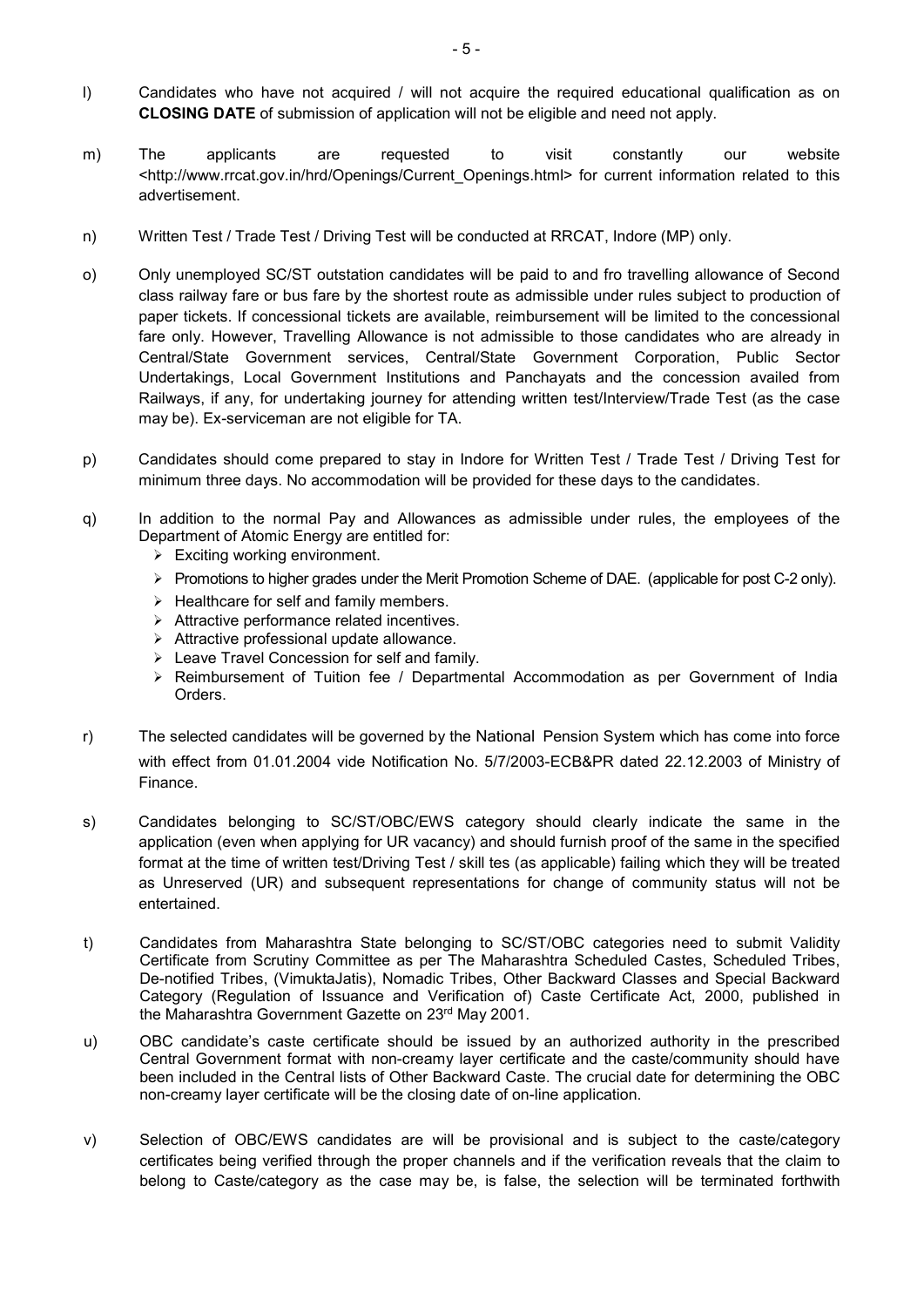without assigning any further reasons and without prejudice to such further action as may be taken under the provisions of Indian penal code for production of false certificates.

w) Women Candidates fulfilling the requirements for the post are encouraged to apply against the recruitment advertisement. Also the specific benefits available to women employees may be perused in the website of the Department of Personnel & Training namely <persmin.nic.in>.

# HOW TO APPLY :

#### (i) ONLY ONLINE APPLICATIONS WILL BE ENTERTAINED.

- (ii) Last date of applying online application is 19/07/2022.
- (iii) Candidates may visit <http://www.rrcat.gov.in/hrd/Openings/Current\_Openings.html> for submitting their application online.
- (iv) Candidates are required to have valid e-mail ID and a mobile number which should remain active during the currency of this recruitment. Call letter for Written Test to the screened-in candidates will be sent on registered e-mail ID only.
- (v) User guide is available on the web-site duly explaining the procedure to apply and upload recent photograph and signature. The applicants must read the user guide before online submission of application.
- (vi) RRCAT is not responsible for any discrepancy in submitting details online. The applicants are therefore advised to strictly follow the instructions and user guide.
- (vii) Before uploading / submission of application form, the candidates should be cautious and ensure his/her eligibility to apply for the post. No relevant column of the application form should be left blank.
- (viii) Only one application should be submitted for one post. If a candidate wishes to apply for more than one post, separate application should be submitted for each post.
- (ix) Issuance of an admit-card for the Written Test / Trade Test / Driving Test will not confer any right for appointment. Appointment will be solely subject to the fulfillment of all eligibility conditions.
- (x) Applicant must possess required qualification and experience as on last date of submission of application.
- (xi) Candidates are advised to submit the online application well in advance without waiting for closing date.
- (xii) Candidates working under the Central/State Govt./Public Sector Undertakings/Autonomous Bodies etc. are required to submit "NO OBJECTION CERTIFICATE" from the employer while appearing for Written Test/Trade Test, failing which they will not be permitted to appear in Written Test/Trade Test.
- (xiii) The Candidates are required to upload the following documents at the time of submitting of application
	- a. Recent passport size coloured photograph
	- b. Signature
	- c. Certificate for the proof of Age (SSC/10<sup>th</sup> pass/ Municipal Birth Certificate)
	- d. Educational / Technical Qualification(s)
	- e. Driving License (Light & Heavy Vehicle)
	- f. Experience Certificate(s) (as applicable)
	- g. Caste/ EWS certificate (format is available on RRCAT website)